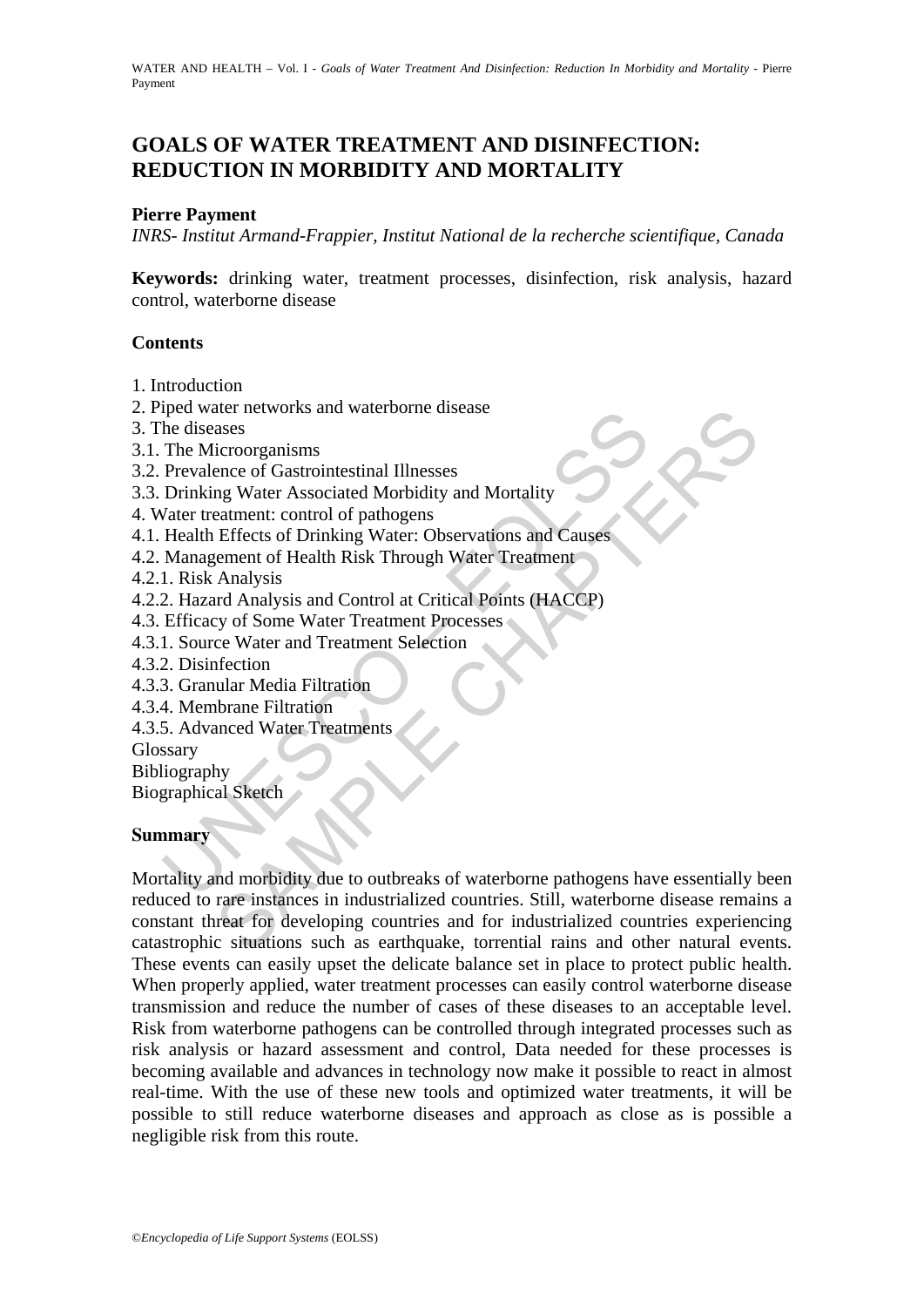# **1. Introduction**

Throughout history, all great civilizations attempted to provide to their citizens water with no offensive characteristics (taste, odor, and color) and did not cause overt disease. This is still the basic definition of drinking water and the goal to be attained.

Early treatment was mainly limited to water clarification to make it as transparent as possible, removing visible debris and suspended matter. Sedimentation in clays pots, through cloth filters, through small sand filtration devices provided water free of the larger particles. Partially protected wells or natural springs also provided sources of water that required little or no treatment.

Even if the Greeks and Romans suspected that water was the source of diseases, their main concerns were to provide sufficient fresh water to the urban populations and to eliminate wastewaters from the area. Some Roman aqueducts and sewerage systems are still a tribute to their ingenuity.

However, the clarity of the water and its apparent cleanliness were not sufficient to prevent disease: water was often contaminated and harbored all kinds of disease-causing germs. John Snow, a British physician, elegantly demonstrated at the end of the 19<sup>th</sup> century that contaminated drinking water was the vehicle of transmission of cholera and set the stage for drinking water quality assessment.

In concerns were to provide sufficient fresh water to the urban pinate wastewaters from the area. Some Roman aqueducts and set a tribute to their ingenuity.<br>
wever, the clarity of the water and its apparent cleanliness we erns were to provide sufficient fresh water to the urban populations an wastewaters from the area. Some Roman aqueducts and sewerage systems te to their ingenuity.<br>
the clarity of the water and its apparent cleanliness we By the end of the  $19<sup>th</sup>$  century, together with the knowledge of the nature of the microorganisms, came the quest for methods to inactivate and control these germs and the diseases they caused. Various chemical and physical treatments were applied to food and water to lower microbial counts and kill pathogens thereby insuring protection of public health.

With the advancement of science and knowledge, state of the art treatments were developed to reduce to an acceptable level the risks associated with waterborne pathogens. In most industrialized countries, the control of waterborne pathogens and their associated diseases was achieved only during the  $20<sup>th</sup>$  century and in the  $21<sup>st</sup>$ century; many still do not have access to safe drinking water.

# **2. Piped Water networks and Waterborne Disease**

By the end-of the 19<sup>th</sup> century several large urban fires destroyed cities in Europe and America. Firefighting required easy access to water and piped networks were installed in the rebuilt cities. As water quality had to relatively good in order to protect the distribution system from accumulating sediments, sand filtration was introduced to reduce the turbidity and sedimentable particles present in most surface water.

The installation of piped networks and the distribution of water provided instant access to water to the populations in most large urban populations. However, widely distributed water also became a vehicle for the transmission of pathogens to increasingly larger populations with a very high risk of causing enormous outbreaks. As soon as the link between tap water and waterborne disease was recognized, treatment of tap water became an imperative goal in the prevention of enteric diseases.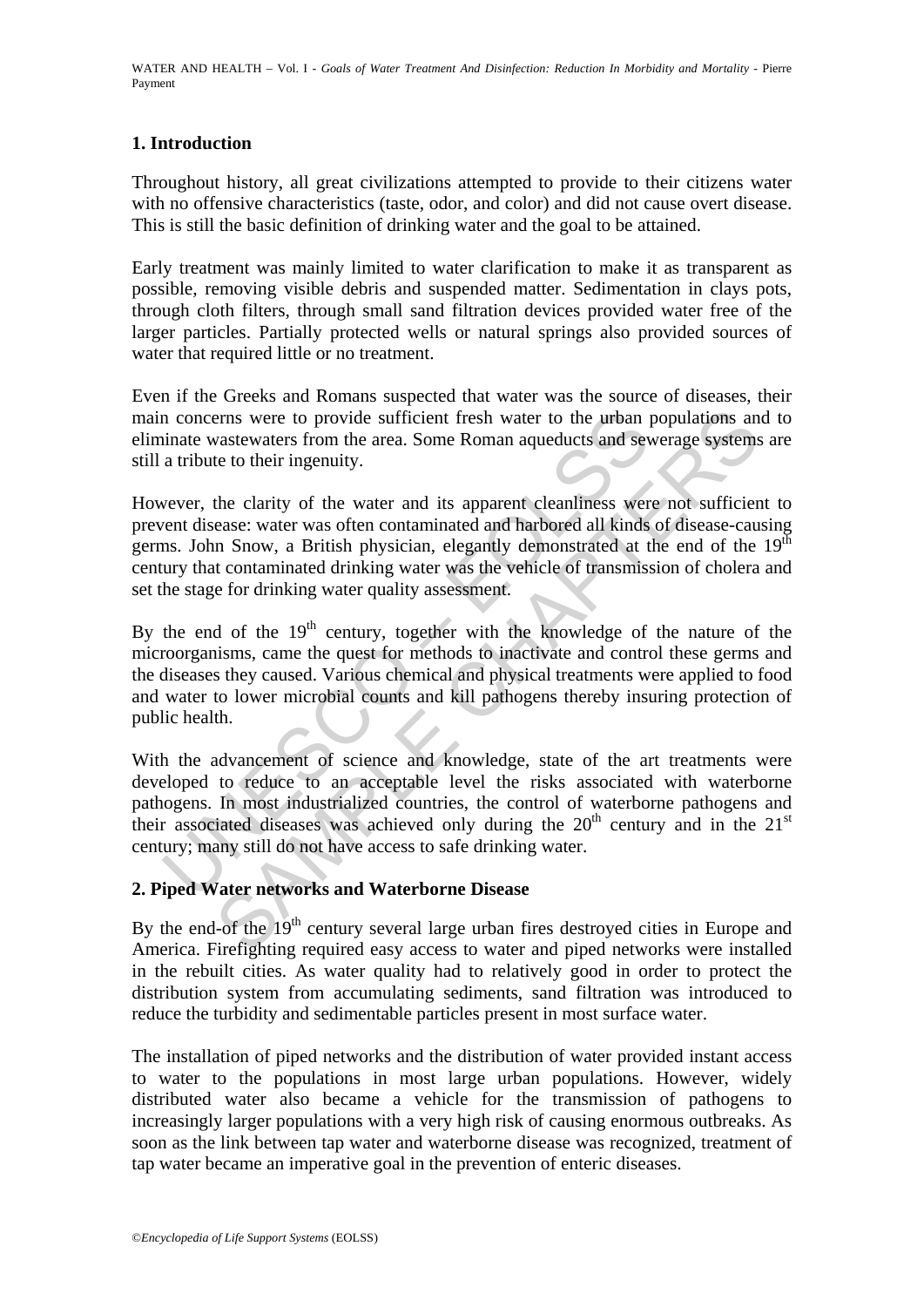WATER AND HEALTH - Vol. I - *Goals of Water Treatment And Disinfection: Reduction In Morbidity and Mortality* - Pierre Payment

## **3. The Diseases**

### **3.1. The Microorganisms**

The bacteria, viruses, protozoans and helminths involved in waterborne disease are mostly enteric pathogens associated with fecal material. The symptoms associated with the diseases caused range from unapparent to acute, but most are mild enteric symptoms. The mortality and morbidity associated with waterborne infections is higher in developing countries than in industrialized countries but, apart from helminth infections, all enteric pathogens can be found on Earth everywhere there are men and animals.

Numerous microorganisms can be found in water and some can have significant health effects when ingested. Water must be treated to reduce to acceptable levels any pathogen, chemical or aesthetically objectionable impurities that may be present. The specific goals of water treatment will thus be linked to water quality data available and to the population receiving the treated water.

cts when ingested. Water must be treated to reduce to acceto<br>cogen, chemical or aesthetically objectionable impurities that maiffic goals of water treatment will thus be linked to water quality<br>repopulation receiving the t Pathogenic microorganisms constitute a higher risk than other contaminants (e.g., chemicals, radionuclides). Infection by a pathogen will result in its multiplication in the infected individual with or without disease developing. Since most of these enteric pathogens are easily transmissible (contagious), an infected individual can easily contaminate several others, who in turn, can contaminate others. Thus, the primary infection resulting from the ingestion of contaminated water can easily become the source of a much wider outbreak.

Each pathogen is a particular challenge to water treatment but some are clearly much more resistant to some forms of treatment. The ability of treatment processes to remove microorganisms (pathogens, indicators or surrogate) has been evaluated in bench, pilot and full-scale conditions.

en ingested. Water must be treated to reduce to acceptable levels<br>chemical or aesthetically objectionable impurities that may be present,<br>also fo water treatment will thus be linked to water quality data available<br>lation r It is generally accepted that cysts of enteric protozoans are the most difficult microorganisms to remove from drinking water as they can survive under normal chlorine concentration for several hours and only a few can induce infection. Viral pathogens are also a challenge, but while some are slightly more resistant to disinfection processes, they are in general inactivated within a few minutes of exposure but only a few can initiate infection. Bacterial pathogens do not generally present a major treatment challenge as they are readily inactivated by disinfectants and human infection requires large doses.

There is currently no surrogate or indicator that can predict the behavior of all pathogens. Thus the safety of drinking water will be the result of source water quality evaluation and monitoring of efficient treatment processes. One of the objectives of water treatment will be to incrementally improve water quality at the same time as other public health measures are taken. Funds are rarely unlimited and choices will have to be made as to where they are the most useful. This will be part of a risk management exercise.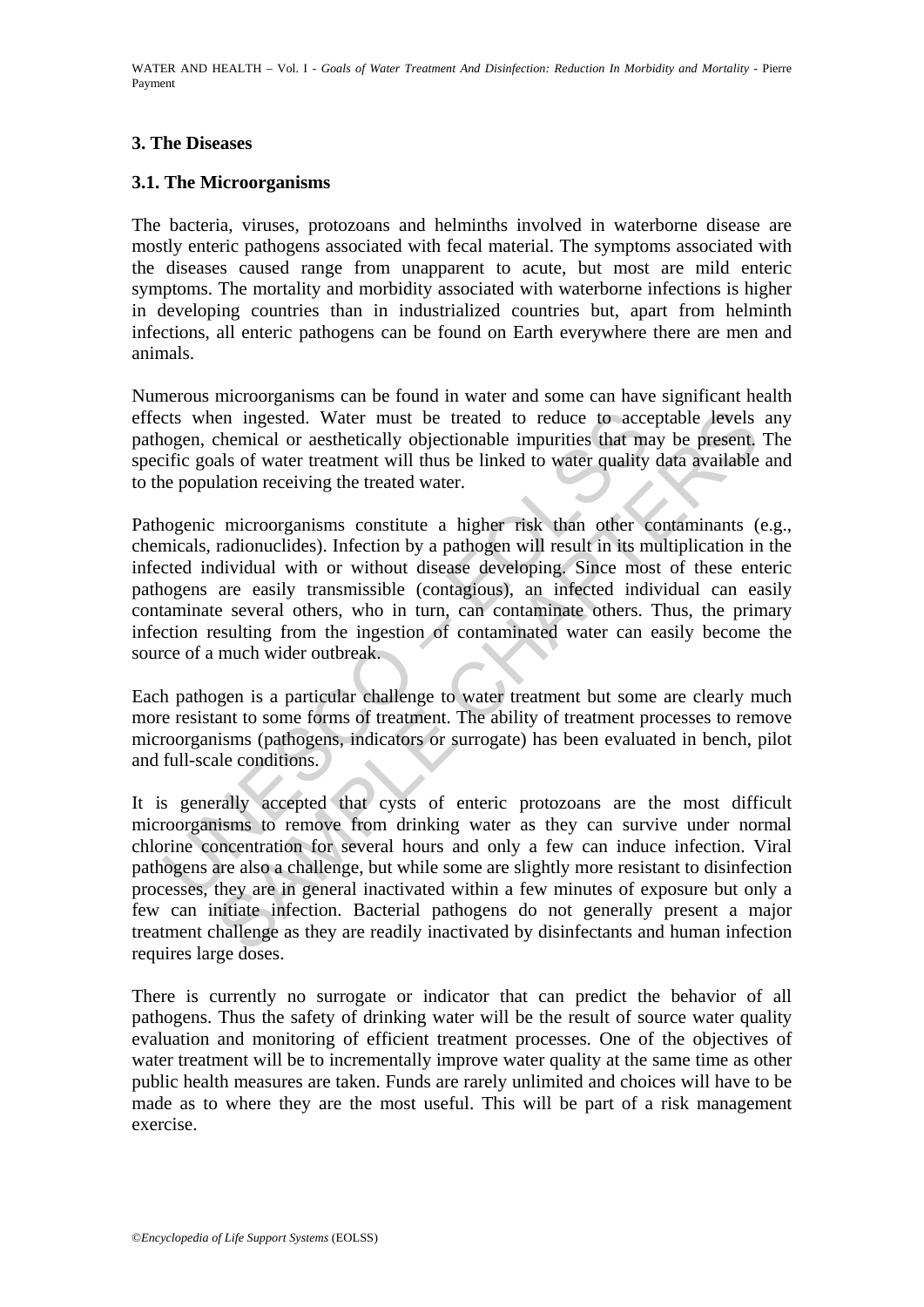## **3.2. Prevalence of Gastrointestinal Illnesses**

The epidemiology of enteric diseases follows a well-described pattern with its highest prevalence level during winter in the Northern hemisphere. Enteric diseases in a community can only be controlled through a holistic approach that recognizes the numerous sources of contamination and their respective impact. A reduction of waterborne disease should result in a measurable reduction of gastrointestinal illnesses associated with other transmission routes by limiting subsequent person-to-person transmission and environmental contamination. The true health effects of drinking water remain difficult to assess, even grossly, given the numerous routes of exposure to the enteric pathogens under normal daily life (see section 6).

Several epidemiological studies have estimated the prevalence of gastrointestinal illnesses. In the most hygienic conditions the rate was estimated to be 0.5 to  $\overline{1}$  episode of illness per year for adults and 3 to 5 episodes for young children. This prevalence of these diseases was probably much higher at the onset of the  $20<sup>th</sup>$  century, but there are no records of the general morbidity due to enteric diseases. There are however records on cholera and typhoid fevers cases, two highly epidemic diseases that were quite frequent at the time. Both were dramatically reduced during the course of this century and treatment of tap water certainly contributed significantly to this reduction.

# **3.3. Drinking Water Associated Morbidity and Mortality**

The impact waterborne diseases has been well documented in many countries, revealing thousands of outbreaks associated with the consumption of untreated or improperly treated drinking water and due to bacteria, viruses and parasites.

ssess. In the most hygienic conditions the rate was estimated to thess per year for adults and 3 to 5 episodes for young children, e diseases was probably much higher at the onset of the 20<sup>th</sup> cereords of the general morb In the most hygienic conditions the rate was estimated to be 0.5 to 1 episor eye er year for adults and 3 to 5 episodes for young children. This prevalences was probably much higher at the onset of the 20<sup>th</sup> entury, but Proper nutrition, access to health care, good sanitation and hygiene, all contribute to a very low level of mortality from waterborne enteric diseases. Mortality from diarrheal diseases can be prevented by aggressive rehydration or antibiotic treatment: this is only accessible in developed countries with an efficient health care system. Under good living conditions, morbidity from enteric pathogens is relatively infrequent and less acute, probably the result of lower exposure to the contaminants. Recent data shows that the losses from poor water sanitation and hygiene account for 7% of all deaths worldwide and 8% in terms of DALY (disability-adjusted-life-year).

The control of the dissemination of enteric diseases by the water route was the result of increasingly efficient water treatments. However, enteric diseases are transmitted through many routes and the exact number of illnesses that are attributable to water remains poorly defined. Morbidity and mortality from the enteric diseases were very high at the end of the 19<sup>th</sup> century. Improvements in hygiene and sanitation, wastewater disposal, pasteurization of milk, improved preparation and storage of food are all factors that contributed to a general enhancement of public health during the course of the 20th century.

Some form of records of enteric disease outbreaks due to food or water have been kept in most industrialized countries, but this has been systematically done in the United States of America. In other countries, data gathering is often performed very poorly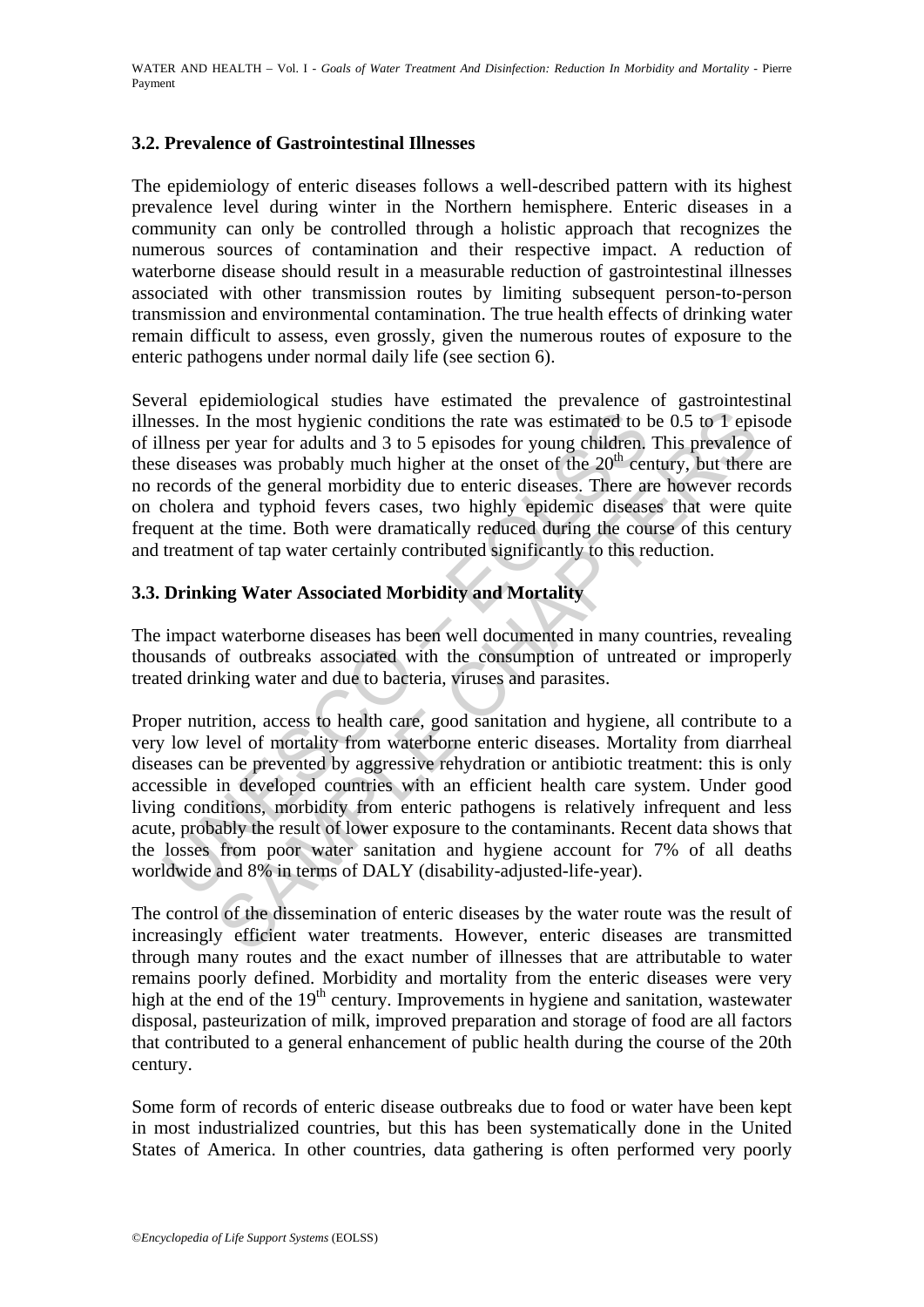WATER AND HEALTH - Vol. I - *Goals of Water Treatment And Disinfection: Reduction In Morbidity and Mortality* - Pierre Payment

because of lack of resources to identify the waterborne outbreaks as well as the lack of centralized data gathering official authorities. Several methods for the detection and investigation of waterborne outbreaks have been described, but are still not widely used as resources and funds are critically lacking even in industrialized countries. However, they still reflect only a small fraction of the true burden of disease in a population.

Outbreaks are often the result of poorly chosen water sources and water treatment deficiencies. Outbreak investigation provides clues to these deficiencies and helps refine the treatment itself or the surveillance mechanism.

One of goals of water treatment remains to achieve the highest quality at all times through quality assurance and quality control. Enormous efforts are needed to educate all on the importance of water in the dissemination of disease. All levels of society, from consumer to politicians, must be educated to necessity of improving water quality a major step in improving quality of life and health.

Even in industrialized countries, waterborne diseases still constitute a large proportion of the burden of disease. The level of endemic waterborne disease has been estimated to 100 million cases of mild to moderate infections and to socio-economic costs of over 10 billion dollars per year in the United States. Worldwide billions of cases occur annually and millions of deaths are attributable to waterborne diseases.

## **4. Water Treatment: Control of Pathogens**

In consumer to politicians, must be educated to necessity of improsity of moral and the main improving quality of life and health.<br>
In in industrialized countries, waterborne diseases still constitute<br>
the burden of diseas ment to politicians, must be educated to necessity of improving water quality or improving quality of life and health.<br>
dustrialized countries, waterborne diseases still constitute a large proponen of disease. The level of The goal of water treatment is to reduce the transmission of infectious diseases to an acceptably low level. Guidelines regarding microbial safety aim for the general absence of pathogens and all specify that drinking water should be free of any pathogens that may be detrimental to human health. Guidelines for indicator organisms such as coliforms and *E. coli* provide the basic premise for estimating the quality of drinking water and its treatment. Testing for specific pathogen remains an expensive approach that has not shown to be directly protective of public health. Testing for waterborne pathogens can however provide essential data to estimate the level of treatment required in a risk management approach as will be described later.

The goal of water treatment being to protect public health, microbiological testing which provides only an after-the-fact result provides no direct protection to the population. Consumers have already been exposed to the contaminated water if the treatment has failed. Good source water quality, watershed protection and simple continuously monitored treatments are the best protective measures to verify that the treatment level has been attained. Apart from high cost treatment such as membrane filtration, no single treatment process can be expected to remove all types of contaminants and pathogens found in water. Multiple barriers are an efficient mean of providing additional safety to compensate for occasional inefficiencies in individual treatment steps. The quality of the source water will govern the number and type of barriers to be applied. Water treatment(s) can incorporate, modify, or supplement natural processes in order to provide assurances that the produce drinking water is free from pathogenic organisms or other undesirable substances.